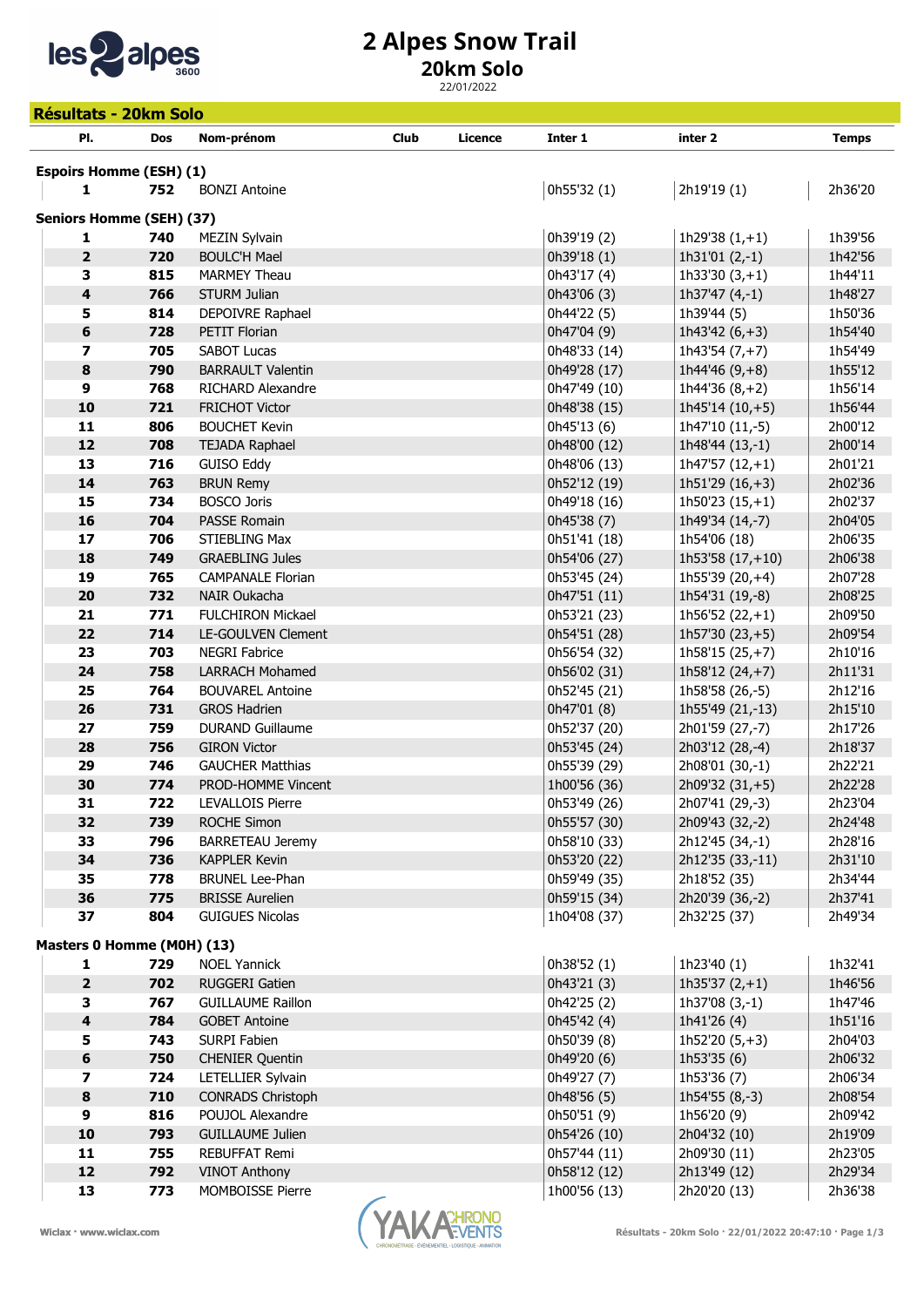| PI.                                       | Dos        | Nom-prénom                                         | <b>Club</b>    | Licence | Inter 1                    | inter 2                        | <b>Temps</b>       |
|-------------------------------------------|------------|----------------------------------------------------|----------------|---------|----------------------------|--------------------------------|--------------------|
|                                           |            |                                                    |                |         |                            |                                |                    |
| Masters 1 Homme (M1H) (13)                | 799        |                                                    |                |         |                            | 1h35'41 (1)                    | 1h45'35            |
| 1<br>$\overline{\mathbf{2}}$              | 789        | <b>CHARLES Vincent</b><br><b>COUTANT Jimmy</b>     |                |         | 0h44'09 (1)<br>0h45'38 (6) | 1h38'16 $(3, +3)$              | 1h49'03            |
| 3                                         | 712        | <b>LECOMPTE Matthieu</b>                           |                |         | 0h44'30 (4)                | 1h39'34 (4)                    | 1h49'59            |
| $\overline{\mathbf{4}}$                   | 795        | PRIJAC Gregory                                     |                |         | 1h01'46 (12)               | 1h37'48 $(2,+10)$              | 1h51'50            |
| 5                                         | 733        | <b>VIZUETE Camille</b>                             |                |         | 0h44'20 (3)                | 1h41'30 (5,-2)                 | 1h52'49            |
| $\boldsymbol{6}$                          | 761        | <b>FINET Olivier</b>                               |                |         | 0h45'19 (5)                | 1h41'40 (6,-1)                 | 1h53'11            |
| $\overline{\mathbf{z}}$                   | 776        | <b>GRIVELET Cyril</b>                              |                |         | 0h44'11 (2)                | 1h41'59 (7,-5)                 | 1h53'42            |
| 8                                         | 802        | <b>MARZILLI Sebastien</b>                          |                |         | 0h46'22 (7)                | 1h45'05 (8,-1)                 | 1h58'56            |
| $\boldsymbol{9}$                          | 719        | ROUSSEL Johann                                     |                |         | 0h49'33 (8)                | 1h52'38 (9,-1)                 | 2h04'39            |
| 10                                        | 738        | LEFEUVRE Jimmy                                     |                |         | 0h54'02 (10)               | 1h57'31 (10)                   | 2h09'10            |
| 11                                        | 810        | <b>GATEFIN Kevin</b>                               |                |         | 0h52'33 (9)                | 2h02'15 (11,-2)                | 2h17'14            |
| 12                                        | 783        | SOLER Julien                                       |                |         | 0h56'23 (11)               | 2h10'47 (12,-1)                | 2h25'39            |
| 13                                        | 786        | <b>DERVAUX Etienne</b>                             |                |         | 1h09'24 (13)               | 2h46'54 (13)                   | 3h09'37            |
|                                           |            |                                                    |                |         |                            |                                |                    |
| Masters 2 Homme (M2H) (7)<br>$\mathbf{1}$ | 709        | <b>CABANES Axel</b>                                |                |         | 0h48'06 (3)                | 1h44'51 $(1,+2)$               | 1h56'24            |
| $\overline{\mathbf{2}}$                   | 762        | PONCELET Renaud                                    |                |         | 0h45'31 (1)                | $1h45'45(2,-1)$                | 1h58'35            |
| 3                                         | 711        | SENECLAUZE Arnaud                                  |                |         | 0h47'27 (2)                | $1h49'10(3,-1)$                | 2h01'25            |
| $\overline{\mathbf{4}}$                   | 745        | <b>RICHARD Michel</b>                              |                |         | 0h53'32 (4)                | 2h00'36 (4)                    | 2h16'22            |
| 5                                         | 747        | <b>LALLIER Fabien</b>                              |                |         | 0h54'39 (5)                | 2h06'41 (5)                    | 2h20'36            |
| $\bf 6$                                   | 787        | <b>DELAYE David</b>                                |                |         | 0h55'25 (6)                | 2h11'10 (6)                    | 2h27'44            |
| $\overline{\mathbf{z}}$                   | 777        | <b>HUSTACHE Sebastien</b>                          |                |         | 1h01'03 (7)                | 2h24'48 (7)                    | 2h42'36            |
|                                           |            |                                                    |                |         |                            |                                |                    |
| Masters 3 Homme (M3H) (11)                |            |                                                    |                |         |                            |                                |                    |
| 1                                         | 808        | <b>SERRE Stephane</b>                              |                |         | 0h49'34 (1)                | 1h52'30 (1)                    | 2h04'58            |
| $\overline{\mathbf{2}}$                   | 791        | ROUVEYROLLES Alex                                  |                |         | 0h50'17 (2)                | 1h56'08 (2)                    | 2h09'28            |
| 3<br>4                                    | 753<br>727 | <b>DEPAIL Stephane</b><br><b>BRANGIER Frederic</b> |                |         | 0h56'15 (7)<br>0h54'09 (4) | $2h07'33(3,+4)$<br>2h07'37 (4) | 2h21'24<br>2h22'45 |
| 5                                         | 807        | <b>MASSARD Olivier</b>                             |                |         | 0h56'10 (6)                | $2h08'35(5,+1)$                | 2h23'23            |
| 6                                         | 701        | <b>COROMPT Thierry</b>                             |                |         | 0h54'33 (5)                | $2h11'16(6,-1)$                | 2h28'00            |
| $\overline{\mathbf{z}}$                   | 803        | <b>GAREL Jean-Emmanuel</b>                         |                |         | 0h58'37 (8)                | $2h19'34(7,+1)$                | 2h35'31            |
| 8                                         | 780        | <b>HUSTACHE Yves</b>                               |                |         | 1h01'01 (9)                | $2h23'14(8,+1)$                | 2h39'53            |
| 9                                         | 772        | <b>LAMOTTE Frank</b>                               |                |         | 1h02'09 (10)               | $2h25'17(9,+1)$                | 2h42'00            |
| 10                                        | 730        | DELORME Jean-Nicolas                               |                |         | 1h12'22 (11)               | $2h28'24(10,+1)$               | 2h42'54            |
|                                           |            |                                                    |                |         |                            |                                |                    |
| Disqualifiés (1)                          |            |                                                    |                |         |                            |                                |                    |
| <b>DSQ</b>                                | 812        | <b>CONNESSON Laurent</b>                           |                |         | 0h51'18 (3)                |                                | Disqualifié        |
| Masters 4 Homme (M4H) (6)                 |            |                                                    |                |         |                            |                                |                    |
| $\mathbf{1}$                              | 707        | <b>NAUROY Pascal</b>                               |                |         | 0h46'48 (1)                | 1h47'04 (1)                    | 2h00'04            |
| $\mathbf 2$                               | 726        | <b>THIERRY Bouchet</b>                             |                |         | 0h54'08 (3)                | $1h59'57(2,+1)$                | 2h13'33            |
| 3                                         | 813        | <b>CAMPESTRIN Jacques</b>                          |                |         | 0h52'52 (2)                | $2h00'57(3,-1)$                | 2h15'31            |
| $\overline{\mathbf{4}}$                   | 717        | LAPANDERY Christophe                               |                |         | 0h55'31 (4)                | 2h11'12 (4)                    | 2h26'22            |
| 5                                         | 800        | LOVASCIO Mauro                                     |                |         | 1h02'00 (5)                | 2h32'40 (5)                    | 2h53'38            |
| 6                                         | 785        | <b>BLANCHARD Pascal</b>                            |                |         | 1h09'24 (6)                | 2h46'59 (6)                    | 3h09'37            |
| Seniors Femme (SEF) (6)                   |            |                                                    |                |         |                            |                                |                    |
| 1                                         | 760        | <b>MAURY Elise</b>                                 | Q              |         | 0h51'17(1)                 | 1h53'51 $(1)$                  | 2h05'39            |
| $\mathbf 2$                               | 788        | MARGERIT Lea                                       | $\mathsf{Q}$   |         | 0h51'58 (2)                | 1h55'44 (2)                    | 2h08'27            |
| 3                                         | 748        | <b>ARGENTIER Ciara</b>                             | $\overline{Q}$ |         | 0h54'06 (3)                | 2h08'05 (3)                    | 2h22'13            |
| $\overline{\mathbf{4}}$                   | 757        | DE-WEERD Elina                                     | Q              |         | 0h54'55 (4)                | 2h08'45 (4)                    | 2h23'08            |
| 5                                         | 779        | <b>LEGER Lucie</b>                                 | $\overline{Q}$ |         | 0h59'48 (5)                | 2h18'54 (5)                    | 2h34'43            |
| $\bf 6$                                   | 769        | <b>VINCENT Laure</b>                               | $\overline{Q}$ |         | 1h03'41 (6)                | 2h25'15 (6)                    | 2h41'10            |
| Masters 0 Femme (M0F) (1)                 |            |                                                    |                |         |                            |                                |                    |
| 1                                         | 805        | <b>LIBOIS Melanie</b>                              | Q              |         | 1h04'10 (1)                | 2h32'28 (1)                    | 2h49'34            |
|                                           |            |                                                    |                |         |                            |                                |                    |
| Masters 1 Femme (M1F) (3)                 |            |                                                    |                |         |                            |                                |                    |
| 1                                         | 782        | <b>DUPONT Sophie</b>                               | ò              |         | 0h54'38 (2)                | 1h57'01 $(1,+1)$               | 2h08'20            |
| $\overline{\mathbf{2}}$                   | 781        | <b>GOIN Carolyne</b>                               | $\mathsf{Q}$   |         | 0h54'03 (1)                | 1h59'50 $(2,-1)$               | 2h12'38            |
| з                                         | 723        | LACOSTE Sandy                                      | Q              |         | 0h57'32 (3)                | 2h11'11 (3)                    | 2h25'57            |